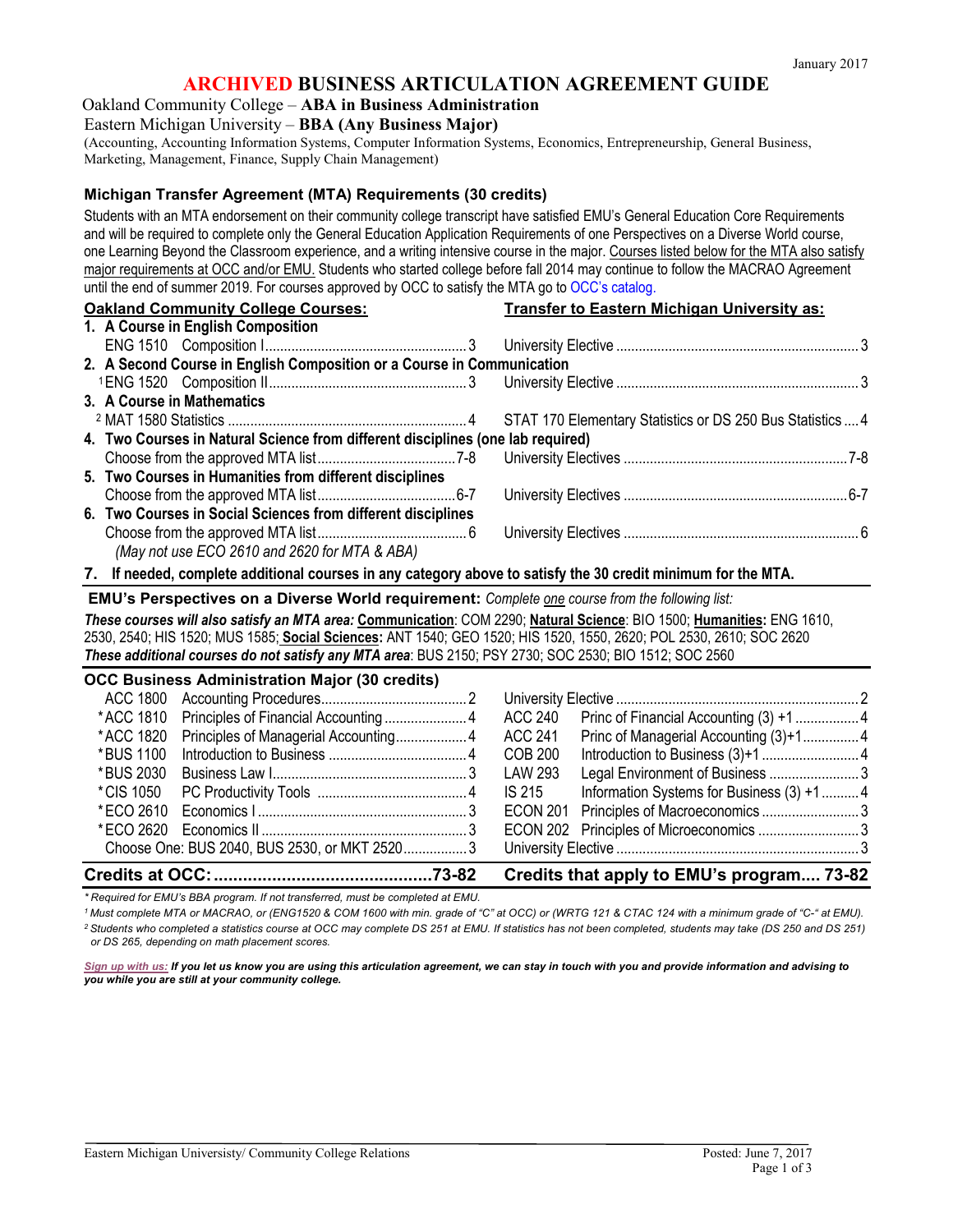# **ARCHIVED BUSINESS ARTICULATION AGREEMENT GUIDE**

Oakland Community College – **ABA in Business Administration**

Eastern Michigan University – **BBA (Any Business Major)**

(Accounting, Accounting Information Systems, Computer Information Systems, Economics, Entrepreneurship, General Business, Marketing, Management, Finance, Supply Chain Management)

# **Completion of EMU's BBA Program**

### **Major Requirements (42-51 credits)**

#### **Business Core (18 credits)**

| <sup>1</sup> DS 265 Bus Statistics or (DS 251) or (DS 250 & 251)3 |  |
|-------------------------------------------------------------------|--|
|                                                                   |  |
| MGMT 386 Organizational Behavior and Theory 3                     |  |
|                                                                   |  |
|                                                                   |  |
| OM 374 Introduction to Operations Management 3                    |  |

#### **Discipline Requirements (24-33 credits)**

Students may complete discipline requirements for any of the following areas:

Accounting, accounting information systems, computer information systems, economics, entrepreneurship, general business, marketing, management, finance, supply chain management

**Note:** Each student must complete a writing intensive course as part of the major. Consult your advisor for course options.

#### **LBC Requirement (0-3 credits)**

One Learning Beyond the Classroom (LBC) course or noncredit experience must be completed at EMU. Consult College of Business advisor for course options.

| *Minimum Credits to Graduate:124 |  |
|----------------------------------|--|

#### *Sample Sequence for completing the program:*

*Students following this agreement have the option of selecting any of the following disciplines to complete the BBA: accounting, accounting information systems, computer information systems, economics, entrepreneurship, general business, marketing, management, finance, or supply chain management. The recommended course sequence for each discipline can be obtained from the COB Advising Center.*

*<http://www.emich.edu/cob/students/advisors/undergraduate.php>*

| <b>Fall Semester</b>                                 | $(15 \text{ credits})$  |
|------------------------------------------------------|-------------------------|
|                                                      |                         |
|                                                      |                         |
|                                                      |                         |
|                                                      |                         |
| <b>Winter Semester</b>                               | $(15 \text{ credits})$  |
|                                                      |                         |
| <b>Summer Semester</b>                               | $(12 \text{ credits})$  |
| MGMT 490 FS, online option, Concur Prereq: OM 374  3 |                         |
|                                                      |                         |
|                                                      |                         |
| <b>Fall Semester</b>                                 | $(0-9 \text{ credits})$ |
|                                                      |                         |

*<sup>1</sup> Required Business foundation course. Must be completed before formal admission to the BBA program. Students who completed a statistics course at OCC may complete DS 251 at EMU. If statistics has not been completed, students may take (DS 250 and DS 251) or DS 265, depending on math placement scores. See page 3 for admission requirements.*

*\*The minimum credits required to graduate is 124 but the total will vary depending on the business discipline completed at EMU and the program completed at OCC. If enough credits are not transferred, additional credits will need to be completed at EMU to satisfy the minimum required for graduation.* 

*Note: Choosing electives wisely will increase your employment opportunities in a competitive job market. The College of Business Advisor will assist you in choosing a minor, or selecting courses in an area such as: foreign languages, manufacturing, apparel merchandising, health administration, hotel and restaurant management, political science/public administration, construction management, graphic design, professional writing, public relations, internships or cooperative education.*